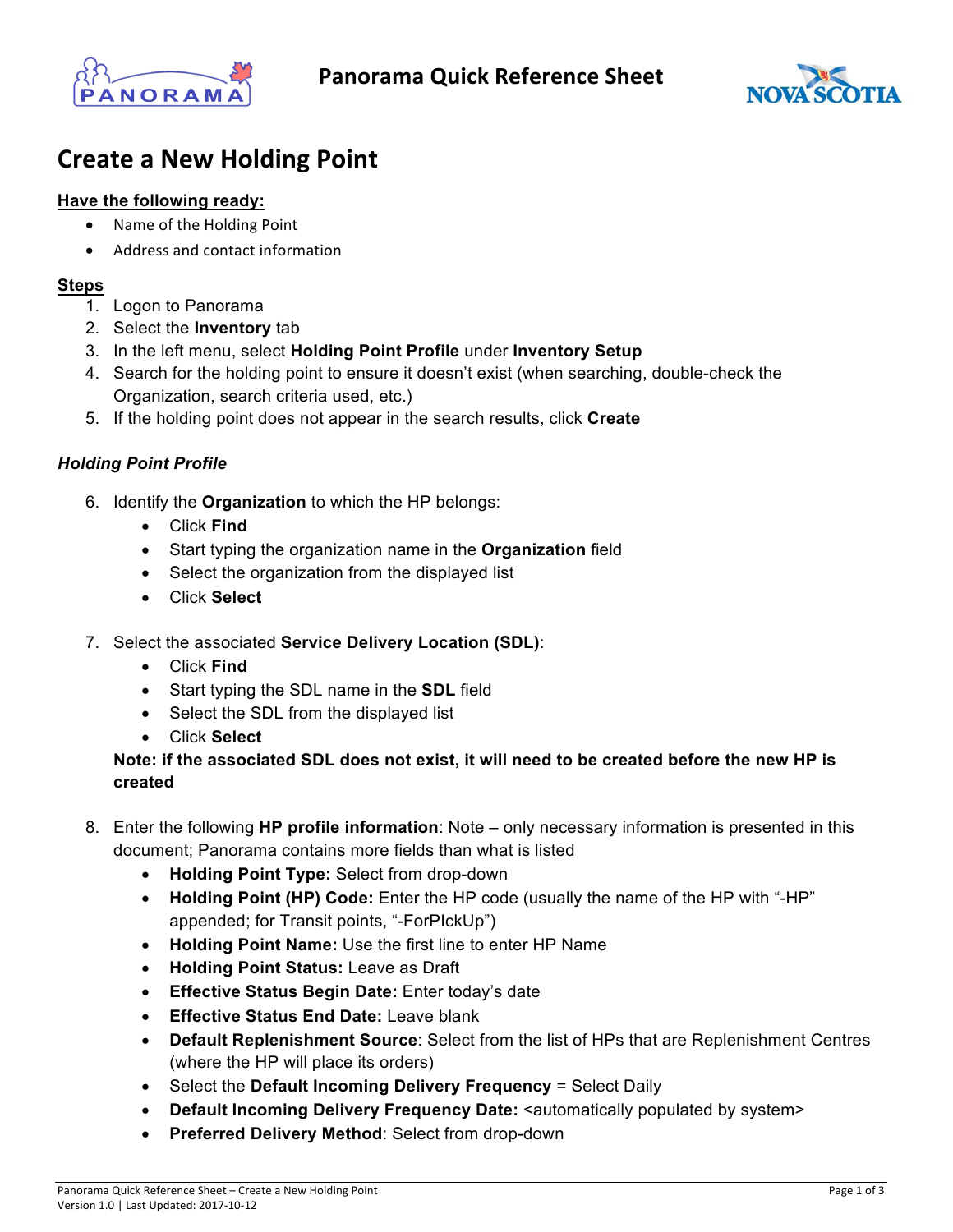



- **Transit Point:** if applicable, select from drop-down of available Transit Points
- Identify **System Inventory Control:** 'None' for External HPs; 'Perpetual' for new Internal HPs
- 9. At this point, click **Save** Holding Point will be in Draft status

# *Holding Point Product Profile*

- 10. Adding products to the Holding Point Product Profile is completed via the **Order Set** function. Click **Order Set** in the left menu
- 11. Select the order set from the **Order Set Name** drop-down, then click **Search**
- 12. From the search results, select the Order Set and click **Update Order Set**
- 13. Go down to the Holding Point section and click **Add Holding Point**
- 14. Search for the Holding Point that you just saved in **Draft** select **Draft** in **Holding Point Status**
- 15. Once found, select the new Holding Point you created and click **Add Holding Points** your new HP has been added
- 16. Click **Save**

### *Holding Point Address(es)*

- 17. Go back to the Holding Point Profile screen to update the rest of your HP profile
- **18.** Scroll to the Holding Point Address(es) section and click **Add New Address Note**: **All Holding Points must have at least 1 default Legal address, 1 default Pay-to/business office address, and 1 Ship-from/return-to address**
- 19. Select the **Address Type** and complete the address information (mandatory fields marked by a red asterisk)
	- When completing the City/Province fields, selecting the Province first to narrow down the cities in the City drop-down
	- Check off **Default**
	- Click **Save Address**
- 20. If the other two addresses are the same as the address that was just created, use the **Copy Address** function
	- Add checkmark beside existing address
	- Click **Copy Address**
	- Select the next **Address Type**
	- Check off **Default**
	- Click **Save Address**

# *Holding Point Address(es)*

21. Scroll to the **Holding Point Contact(s)** section **Note: Each Holding Point Address must have a default Contact specified**